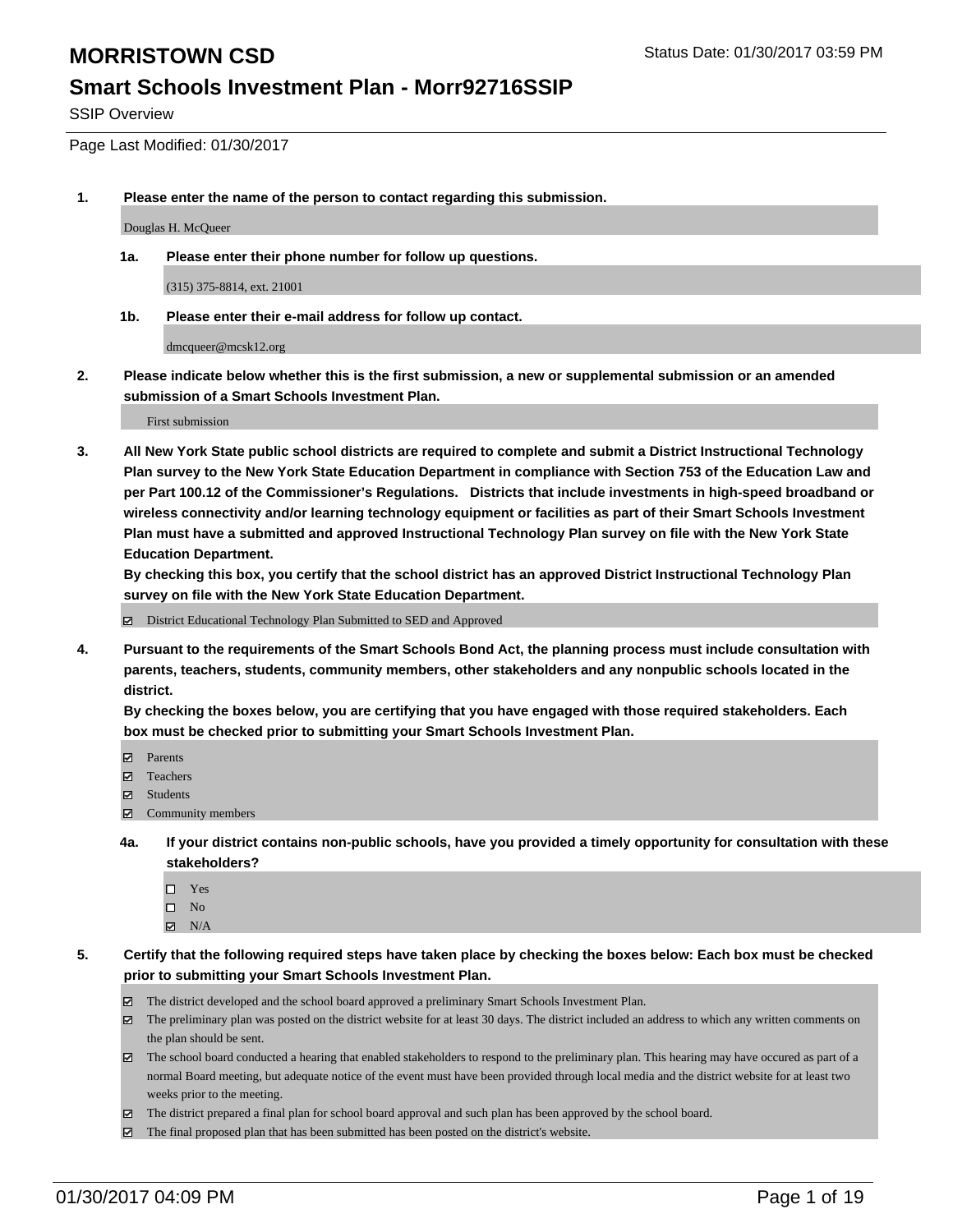#### **Smart Schools Investment Plan - Morr92716SSIP**

SSIP Overview

Page Last Modified: 01/30/2017

**5a. Please upload the proposed Smart Schools Investment Plan (SSIP) that was posted on the district's website, along with any supporting materials. Note that this should be different than your recently submitted Educational Technology Survey. The Final SSIP, as approved by the School Board, should also be posted on the website and remain there during the course of the projects contained therein.**

MCS Smart Schools Investment Plan 1-30-17 Update.pdf

**5b. Enter the webpage address where the final Smart Schools Investment Plan is posted. The Plan should remain posted for the life of the included projects.**

http://greenrockets.org/sites/greenrockets.org/files/files/Private\_User/ddoe/Technology/MCS%20Smart%20Schools%20Investment%20Plan%201- 30-17%20Update.pdf

**6. Please enter an estimate of the total number of students and staff that will benefit from this Smart Schools Investment Plan based on the cumulative projects submitted to date.**

411

**7. An LEA/School District may partner with one or more other LEA/School Districts to form a consortium to pool Smart Schools Bond Act funds for a project that meets all other Smart School Bond Act requirements. Each school district participating in the consortium will need to file an approved Smart Schools Investment Plan for the project and submit a signed Memorandum of Understanding that sets forth the details of the consortium including the roles of each respective district.**

 $\Box$  The district plans to participate in a consortium to partner with other school district(s) to implement a Smart Schools project.

**8. Please enter the name and 6-digit SED Code for each LEA/School District participating in the Consortium.**

| <b>Partner LEA/District</b> | ISED BEDS Code |
|-----------------------------|----------------|
| (No Response)               | (No Response)  |

**9. Please upload a signed Memorandum of Understanding with all of the participating Consortium partners.**

(No Response)

**10. Your district's Smart Schools Bond Act Allocation is:**

\$469,501

**11. Enter the budget sub-allocations by category that you are submitting for approval at this time. If you are not budgeting SSBA funds for a category, please enter 0 (zero.) If the value entered is \$0, you will not be required to complete that survey question.**

|                                       | Sub-        |
|---------------------------------------|-------------|
|                                       | Allocations |
| <b>School Connectivity</b>            | 9,600       |
| Connectivity Projects for Communities | 0           |
| <b>Classroom Technology</b>           | 72,052      |
| Pre-Kindergarten Classrooms           | $\Omega$    |
| Replace Transportable Classrooms      | 0           |
| High-Tech Security Features           | 0           |
| Totals:                               | 81,652      |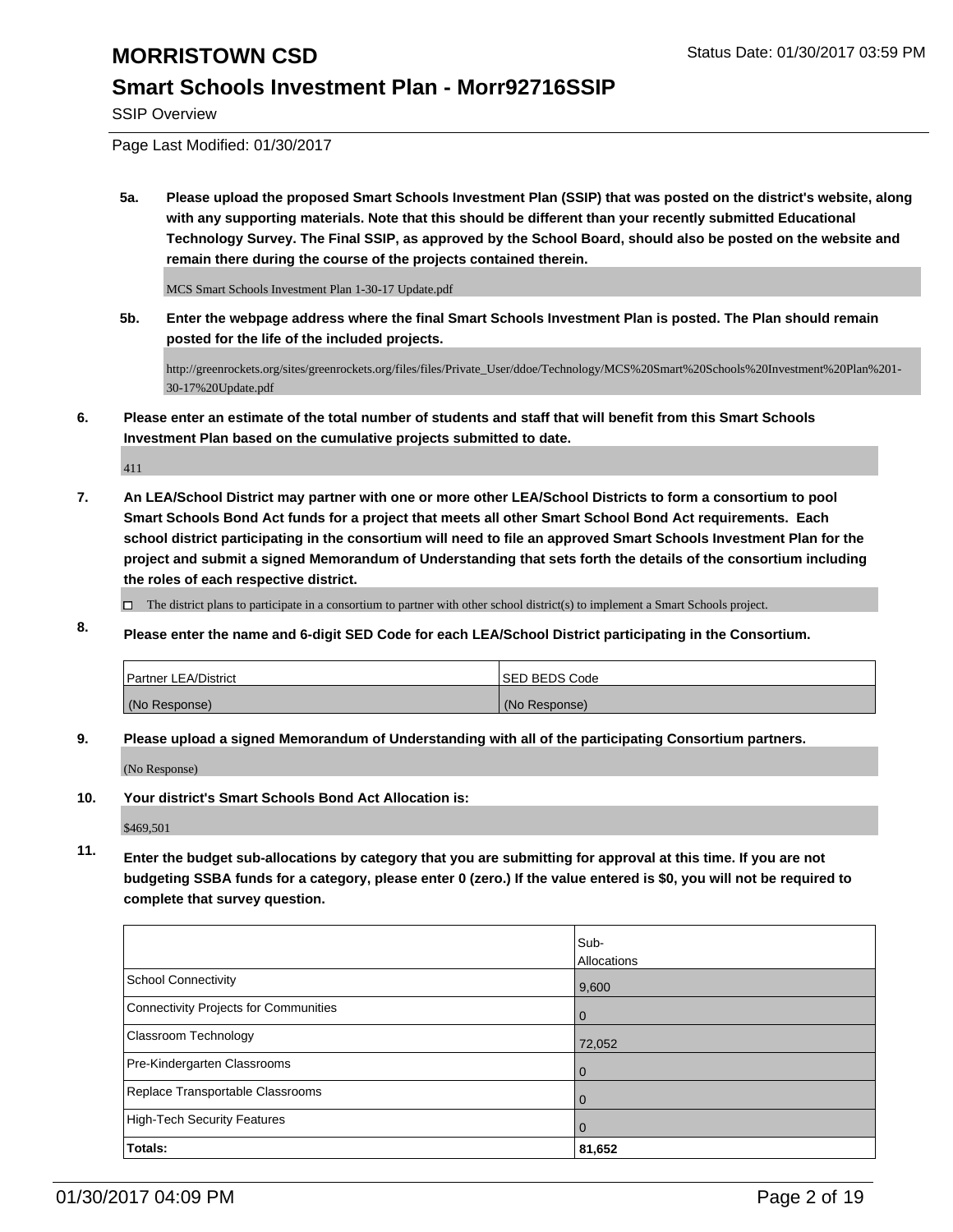School Connectivity

Page Last Modified: 01/26/2017

- **1. In order for students and faculty to receive the maximum benefit from the technology made available under the Smart Schools Bond Act, their school buildings must possess sufficient connectivity infrastructure to ensure that devices can be used during the school day. Smart Schools Investment Plans must demonstrate that:**
	- **sufficient infrastructure that meets the Federal Communications Commission's 100 Mbps per 1,000 students standard currently exists in the buildings where new devices will be deployed, or**
	- **is a planned use of a portion of Smart Schools Bond Act funds, or**
	- **is under development through another funding source.**

**Smart Schools Bond Act funds used for technology infrastructure or classroom technology investments must increase the number of school buildings that meet or exceed the minimum speed standard of 100 Mbps per 1,000 students and staff within 12 months. This standard may be met on either a contracted 24/7 firm service or a "burstable" capability. If the standard is met under the burstable criteria, it must be:**

**1. Specifically codified in a service contract with a provider, and**

**2. Guaranteed to be available to all students and devices as needed, particularly during periods of high demand, such as computer-based testing (CBT) periods.**

**Please describe how your district already meets or is planning to meet this standard within 12 months of plan submission.**

 Based on our current student population, the Morristown Central School District meets this requirement. We contract with St. Lawrence-Lewis BOCES for Internet broadband service and currently have 1-GB switches running directly off the connection backbone. These factors contribute to a robust Wi-Fi network with overlapping coverage throughout our building.

- **1a. If a district believes that it will be impossible to meet this standard within 12 months, it may apply for a waiver of this requirement, as described on the Smart Schools website. The waiver must be filed and approved by SED prior to submitting this survey.**
	- □ By checking this box, you are certifying that the school district has an approved waiver of this requirement on file with the New York State Education Department.

#### **2. Connectivity Speed Calculator (Required)**

|                  | Number of<br>Students | Multiply by<br>100 Kbps | Divide by 1000 Current Speed<br>to Convert to<br>Reauired<br>Speed in Mb | In Mb | Expected<br>Speed to be<br>Attained Within Required<br>12 Months | Expected Date<br><b>When</b><br>Speed Will be<br><b>Met</b> |
|------------------|-----------------------|-------------------------|--------------------------------------------------------------------------|-------|------------------------------------------------------------------|-------------------------------------------------------------|
| Calculated Speed | 333                   | 33,300                  | 33.3                                                                     | 40    | 40                                                               | Current                                                     |

#### **3. Describe how you intend to use Smart Schools Bond Act funds for high-speed broadband and/or wireless connectivity projects in school buildings.**

 While we already have high-speed broadband throughout the building, we plan to increase internal wireless coverage by installing additional and replacing outdated wireless connectivity access points where needed.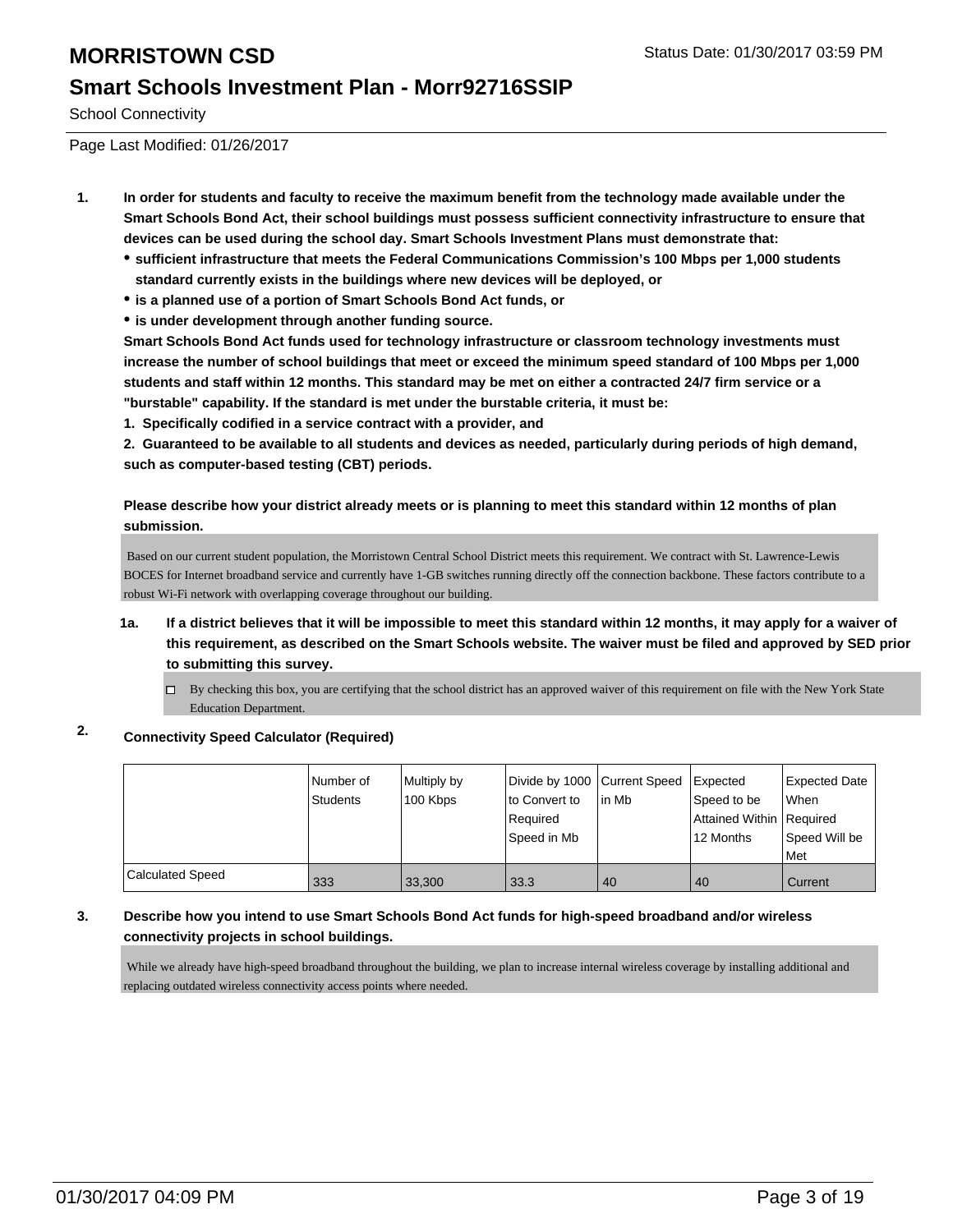School Connectivity

Page Last Modified: 01/26/2017

**4. Describe the linkage between the district's District Instructional Technology Plan and the proposed projects. (There should be a link between your response to this question and your response to Question 1 in Part E. Curriculum and Instruction "What are the district's plans to use digital connectivity and technology to improve teaching and learning?)**

 The goal of the Morristown Central School District is to create an engaging and self-sustaining learning community founded on the idea that students learn best when they are actively engaged in creating meaning for themselves from a variety of experiences. It is our plan to leverage our robust Wi-Fi network and the appropriate educational technology to create an interactive learning experience that stimulates a high level of student engagement and increases student achievement. Using both our digital connectivity and technology, we will construct a blended learning environment that will deliver the traditional NYS curriculum while allowing our teachers to use common formative assessment tools to monitor student understanding and progress in an almost real-time environment.

**5. If the district wishes to have students and staff access the Internet from wireless devices within the school building, or in close proximity to it, it must first ensure that it has a robust Wi-Fi network in place that has sufficient bandwidth to meet user demand.**

#### **Please describe how you have quantified this demand and how you plan to meet this demand.**

 The District's wireless Internet broadband service is contracted through St. Lawrence-Lewis BOCES. Three years ago we installed the cabling and wireless access points through a local building project. Our wireless controller manages traffic and access points. We currently have robust Wi-Fi network with greater than 95% coverage with overlapping coverage throughout the building. While we have yet to experience any issues, we expect to have 100% coverage with the purchase and installation of new Wi-Fi access points using SSBA funds.

In 2017, we do intend to submit a capital-intensive security project to upgrade our security camera system. This project will require the installation 75 new cameras. That system will also require two (2) new Cisco Standard 48-port switches to handle the new camera system. We intend to follow a phased replacement plan to replace our remaining network switches - two (2) new Cisco Standard 48-port switches in both 2019 and 2021. In 2022, we intend to replace our Cisco Core switch.

**6. As indicated on Page 5 of the guidance, the Office of Facilities Planning will have to conduct a preliminary review of all capital projects, including connectivity projects.**

**Please indicate on a separate row each project number given to you by the Office of Facilities Planning.**

| Project Number        |  |
|-----------------------|--|
| 51-21-01-04-0-003-BA1 |  |

**7. Certain high-tech security and connectivity infrastructure projects may be eligible for an expedited review process as determined by the Office of Facilities Planning.**

#### **Was your project deemed eligible for streamlined review?**

Yes

**7a. Districts that choose the Streamlined Review Process will be required to certify that they have reviewed all installations with their licensed architect or engineer of record and provide that person's name and license number. The licensed professional must review the products and proposed method of installation prior to implementation and review the work during and after completion in order to affirm that the work was codecompliant, if requested.**

I certify that I have reviewed all installations with a licensed architect or engineer of record.

**8. Include the name and license number of the architect or engineer of record.**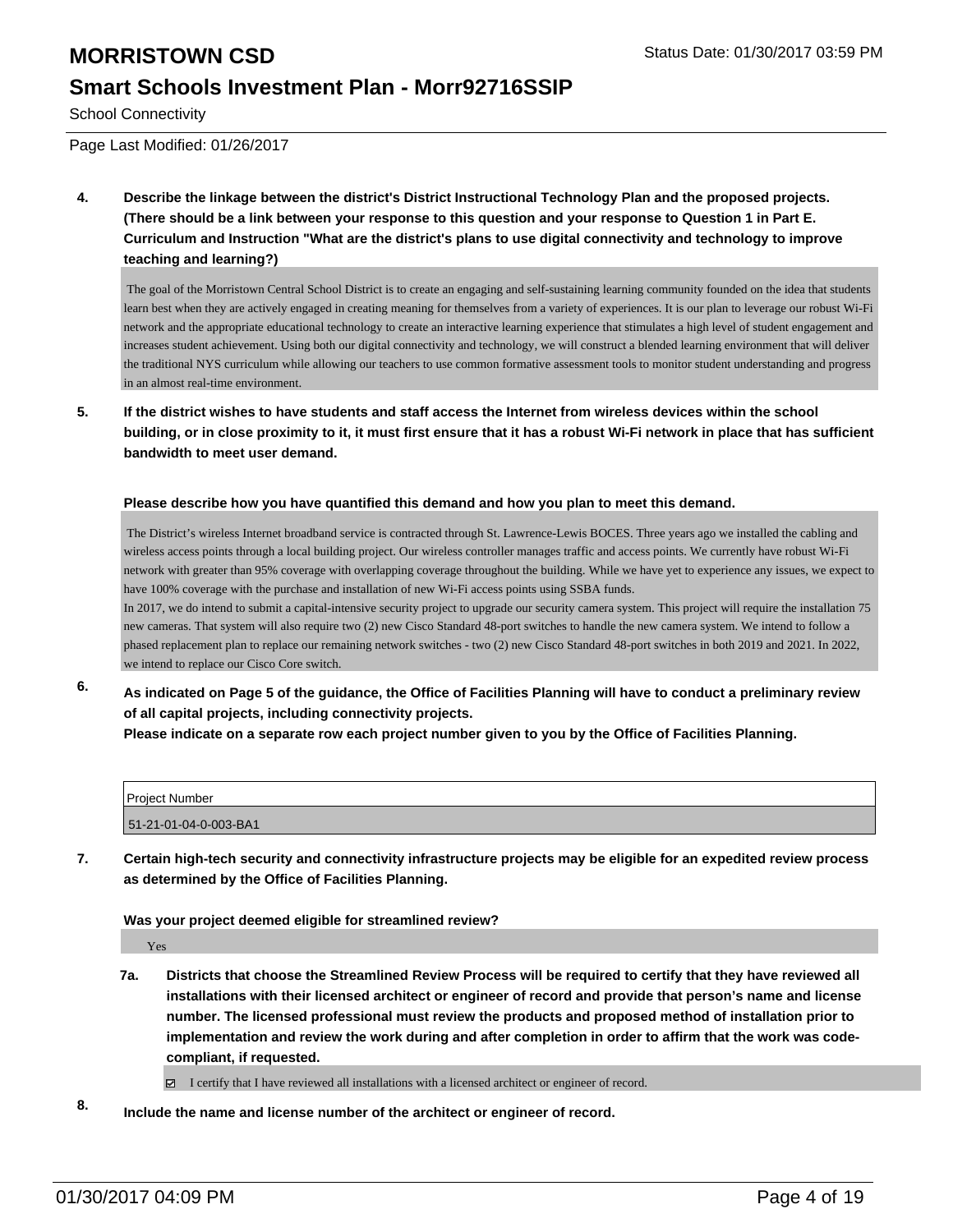School Connectivity

Page Last Modified: 01/26/2017

| Name           | License Number |
|----------------|----------------|
| W. Bruce Knapp | 7207800        |

#### **9. If you are submitting an allocation for School Connectivity complete this table. Note that the calculated Total at the bottom of the table must equal the Total allocation for this category that you entered in the SSIP Overview overall budget.**

|                                            | Sub-<br>Allocation |
|--------------------------------------------|--------------------|
| Network/Access Costs                       | 9,600              |
| <b>Outside Plant Costs</b>                 | $\bf{0}$           |
| School Internal Connections and Components | 0                  |
| <b>Professional Services</b>               | O                  |
| Testing                                    | 0                  |
| Other Upfront Costs                        | O                  |
| <b>Other Costs</b>                         | 0                  |
| Totals:                                    | 9,600              |

**10. Please detail the type, quantity, per unit cost and total cost of the eligible items under each sub-category. This is especially important for any expenditures listed under the "Other" category. All expenditures must be eligible for tax-exempt financing to be reimbursed through the SSBA. Sufficient detail must be provided so that we can verify this is the case. If you have any questions, please contact us directly through smartschools@nysed.gov. NOTE: Wireless Access Points should be included in this category, not under Classroom Educational Technology, except those that will be loaned/purchased for nonpublic schools.**

| Select the allowable expenditure<br>type.      | Item to be purchased          | Quantity | Cost per Item | <b>Total Cost</b> |
|------------------------------------------------|-------------------------------|----------|---------------|-------------------|
| Repeat to add another item under<br>each type. |                               |          |               |                   |
| Network/Access Costs                           | Cisco Wireless Access         |          | 400           | 1.600             |
| Network/Access Costs                           | Cisco Standard 48-port switch |          | 4,000         | 8,000             |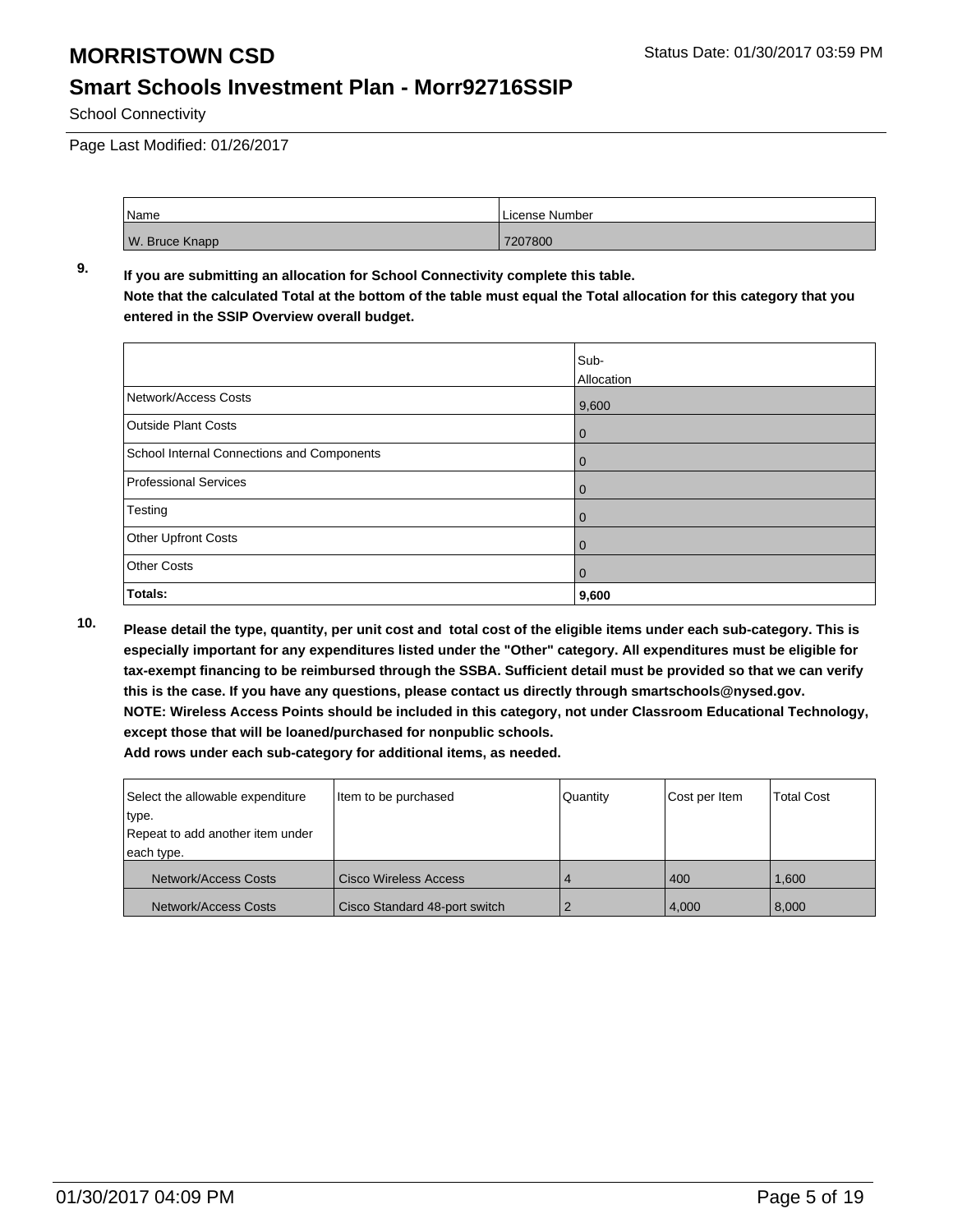#### **Smart Schools Investment Plan - Morr92716SSIP**

Community Connectivity (Broadband and Wireless)

Page Last Modified: 01/26/2017

**1. Describe how you intend to use Smart Schools Bond Act funds for high-speed broadband and/or wireless connectivity projects in the community.**

(No Response)

**2. Please describe how the proposed project(s) will promote student achievement and increase student and/or staff access to the Internet in a manner that enhances student learning and/or instruction outside of the school day and/or school building.**

(No Response)

**3. Community connectivity projects must comply with all the necessary local building codes and regulations (building and related permits are not required prior to plan submission).**

 $\Box$  I certify that we will comply with all the necessary local building codes and regulations.

**4. Please describe the physical location of the proposed investment.**

(No Response)

**5. Please provide the initial list of partners participating in the Community Connectivity Broadband Project, along with their Federal Tax Identification (Employer Identification) number.**

| <b>Project Partners</b> | Federal ID#   |
|-------------------------|---------------|
| (No Response)           | (No Response) |

**6. If you are submitting an allocation for Community Connectivity, complete this table. Note that the calculated Total at the bottom of the table must equal the Total allocation for this category that you entered in the SSIP Overview overall budget.**

|                                    | Sub-Allocation |
|------------------------------------|----------------|
| Network/Access Costs               | (No Response)  |
| <b>Outside Plant Costs</b>         | (No Response)  |
| <b>Tower Costs</b>                 | (No Response)  |
| <b>Customer Premises Equipment</b> | (No Response)  |
| <b>Professional Services</b>       | (No Response)  |
| Testing                            | (No Response)  |
| <b>Other Upfront Costs</b>         | (No Response)  |
| <b>Other Costs</b>                 | (No Response)  |
| Totals:                            | 0              |

**7. Please detail the type, quantity, per unit cost and total cost of the eligible items under each sub-category. This is especially important for any expenditures listed under the "Other" category. All expenditures must be capital-bond eligible to be reimbursed through the SSBA. If you have any questions, please contact us directly through smartschools@nysed.gov.**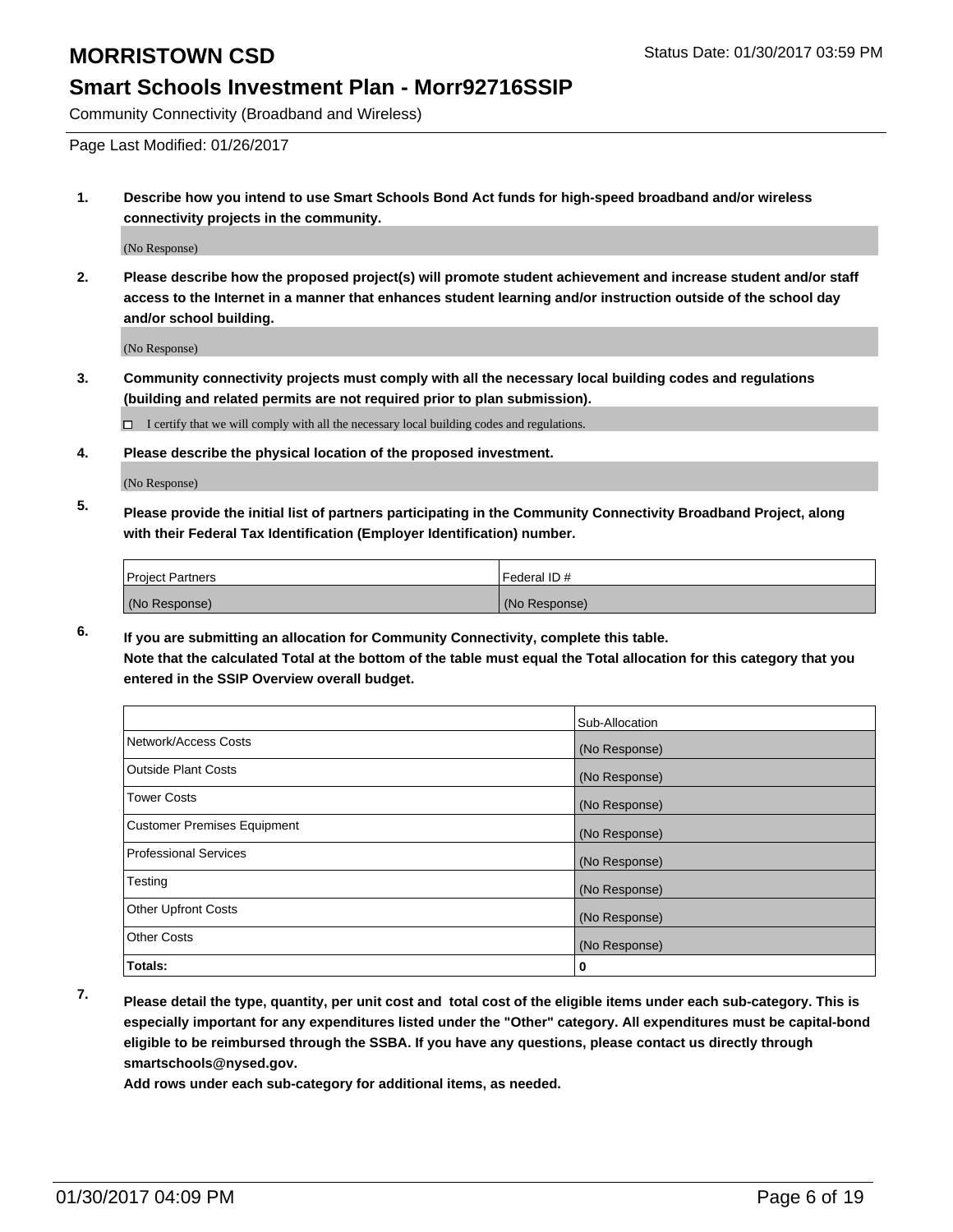## **Smart Schools Investment Plan - Morr92716SSIP**

Community Connectivity (Broadband and Wireless)

| Select the allowable expenditure | Item to be purchased | Quantity      | Cost per Item | Total Cost    |
|----------------------------------|----------------------|---------------|---------------|---------------|
| type.                            |                      |               |               |               |
| Repeat to add another item under |                      |               |               |               |
| each type.                       |                      |               |               |               |
| (No Response)                    | (No Response)        | (No Response) | (No Response) | (No Response) |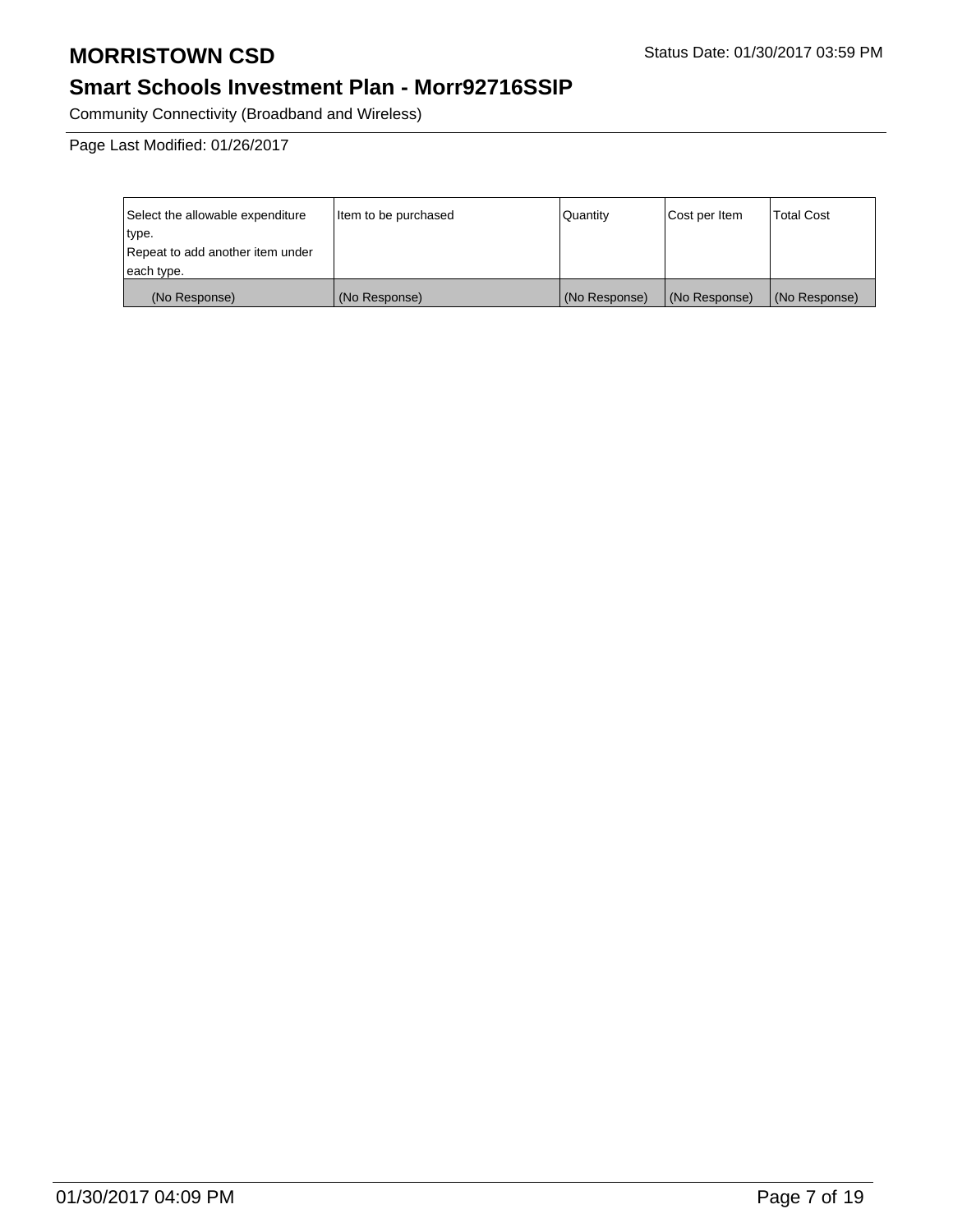## **Smart Schools Investment Plan - Morr92716SSIP**

Classroom Learning Technology

Page Last Modified: 01/30/2017

**1. In order for students and faculty to receive the maximum benefit from the technology made available under the Smart Schools Bond Act, their school buildings must possess sufficient connectivity infrastructure to ensure that devices can be used during the school day. Smart Schools Investment Plans must demonstrate that sufficient infrastructure that meets the Federal Communications Commission's 100 Mbps per 1,000 students standard currently exists in the buildings where new devices will be deployed, or is a planned use of a portion of Smart Schools Bond Act funds, or is under development through another funding source.**

**Smart Schools Bond Act funds used for technology infrastructure or classroom technology investments must increase the number of school buildings that meet or exceed the minimum speed standard of 100 Mbps per 1,000 students and staff within 12 months. This standard may be met on either a contracted 24/7 firm service or a "burstable" capability. If the standard is met under the burstable criteria, it must be:**

**1. Specifically codified in a service contract with a provider, and**

**2. Guaranteed to be available to all students and devices as needed, particularly during periods of high demand, such as computer-based testing (CBT) periods.**

**Please describe how your district already meets or is planning to meet this standard within 12 months of plan submission.**

 Based on our current student population, the Morristown Central School District meets this requirement. We contract with St. Lawrence-Lewis BOCES for Internet broadband service and currently have 1-GB switches running directly off the connection backbone. These factors contribute to a robust Wi-Fi network with overlapping coverage throughout our building.

- **1a. If a district believes that it will be impossible to meet this standard within 12 months, it may apply for a waiver of this requirement, as described on the Smart Schools website. The waiver must be filed and approved by SED prior to submitting this survey.**
	- $\Box$  By checking this box, you are certifying that the school district has an approved waiver of this requirement on file with the New York State Education Department.

#### **2. Connectivity Speed Calculator (Required)**

|                  | Number of<br><b>Students</b> | Multiply by | Divide by 1000 Current Speed<br>lto Convert to | lin Mb | Expected                                  | <b>Expected Date</b><br>l When |
|------------------|------------------------------|-------------|------------------------------------------------|--------|-------------------------------------------|--------------------------------|
|                  |                              | 100 Kbps    | Required                                       |        | Speed to be<br>Attained Within   Required |                                |
|                  |                              |             | Speed in Mb                                    |        | 12 Months                                 | Speed Will be<br>Met           |
| Calculated Speed | 333                          | 33.300      | 33.3                                           | 40     | 40                                        | Current                        |

**3. If the district wishes to have students and staff access the Internet from wireless devices within the school building, or in close proximity to it, it must first ensure that it has a robust Wi-Fi network in place that has sufficient bandwidth to meet user demand.**

#### **Please describe how you have quantified this demand and how you plan to meet this demand.**

 The District's Wi-Fi network was installed three years ago through a local building project. We currently have robust Wi-Fi network with greater than 95% coverage throughout the building and expect to have 100% coverage with the purchase on new Wi-Fi access points using SSBA funds. We contract with St. Lawrence-Lewis BOCES for Internet broadband service.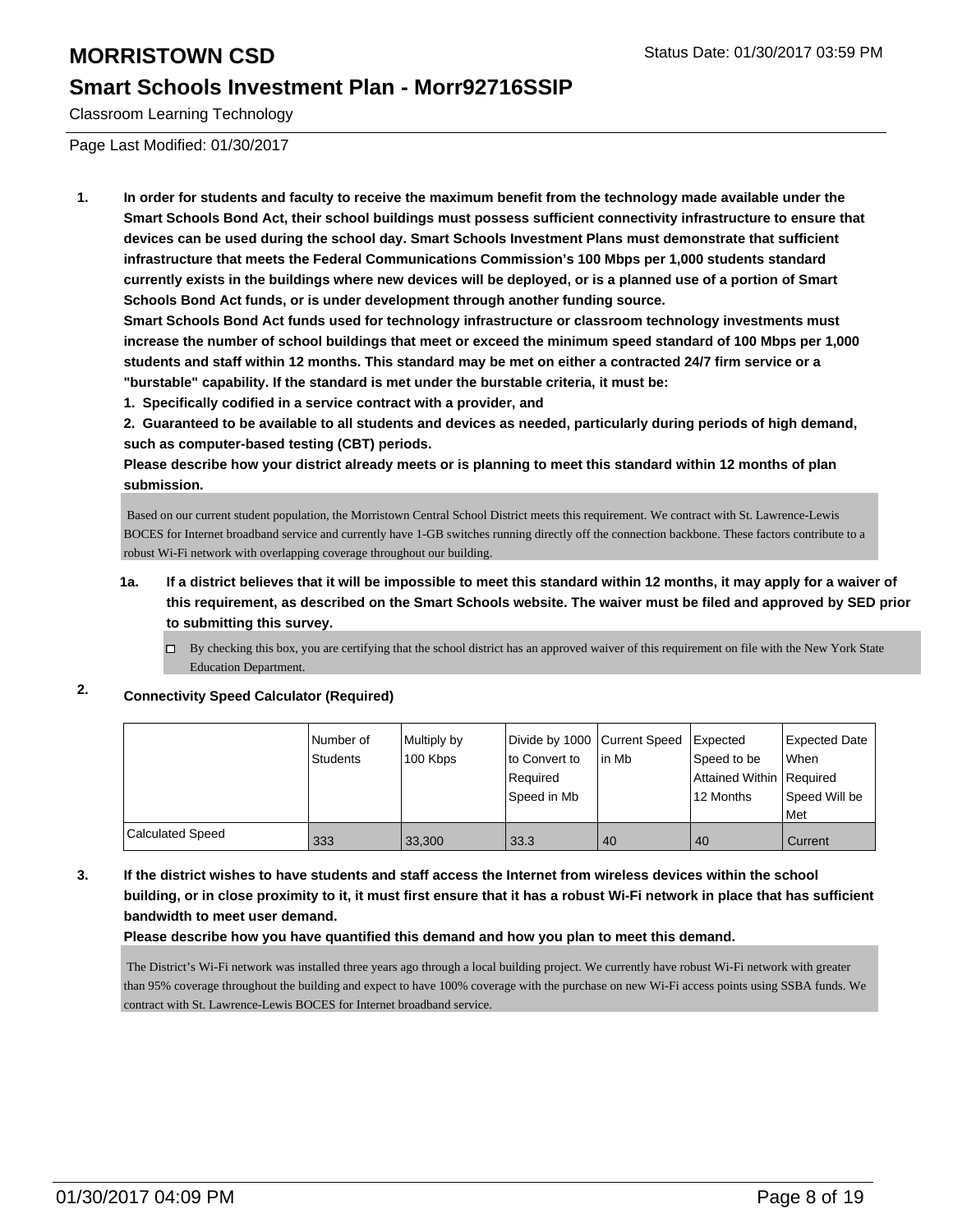## **Smart Schools Investment Plan - Morr92716SSIP**

Classroom Learning Technology

Page Last Modified: 01/30/2017

**4. All New York State public school districts are required to complete and submit an Instructional Technology Plan survey to the New York State Education Department in compliance with Section 753 of the Education Law and per Part 100.12 of the Commissioner's Regulations.**

**Districts that include educational technology purchases as part of their Smart Schools Investment Plan must have a submitted and approved Instructional Technology Plan survey on file with the New York State Education Department.**

- By checking this box, you are certifying that the school district has an approved Instructional Technology Plan survey on file with the New York State Education Department.
- **5. Describe the devices you intend to purchase and their compatibility with existing or planned platforms or systems. Specifically address the adequacy of each facility's electrical, HVAC and other infrastructure necessary to install and support the operation of the planned technology.**

 We plan to purchase SMART Boards, Chromebooks, and iPad minis. They are also aligned with our Professional Development Plan. The district can adequately provide the needed electrical supply for this increase in new devices.

- **6. Describe how the proposed technology purchases will:**
	- **> enhance differentiated instruction;**
	- **> expand student learning inside and outside the classroom;**
	- **> benefit students with disabilities and English language learners; and**
	- **> contribute to the reduction of other learning gaps that have been identified within the district.**

**The expectation is that districts will place a priority on addressing the needs of students who struggle to succeed in a rigorous curriculum. Responses in this section should specifically address this concern and align with the district's Instructional Technology Plan (in particular Question 2 of E. Curriculum and Instruction: "Does the district's instructional technology plan address the needs of students with disabilities to ensure equitable access to instruction, materials and assessments?" and Question 3 of the same section: "Does the district's instructional technology plan address the provision of assistive technology specifically for students with disabilities to ensure access to and participation in the general curriculum?"**

Our proposed instructional technology purchases will give us the ability to deliver a more personalized learning environment to meet the diverse needs of our student population. Our use of educational technology will allow us to easily produce a more effectively customized curriculum. It will greatly enhance our ability to maximize differentiated instruction to meet the educational needs of all students, especially students with disabilities. In short, individualized instruction will become a reality for us.

Structuring learning environments that address the variety of learning styles, interests, and abilities of our students will ensure equitable access to instruction, materials, and assessments. Our students with disabilities and English-language learners (ELLs) will be empowered to meet the curriculum at their current level of understanding and allow them to create meaningful connections through the use of various software applications. Text-to-Speech extensions such as Red&Write for Google Chrome, SpeakIt!, and Announcify will not only read text aloud but also offer additional tools for adjusting distracting elements from webpages and allow SWDs to focus better on content. Readability extensions such as Readability, OpenDyslexic, BeeLine Reader, ATbar, MagicScroll Web Reader, Readline, Visor, High Contrast, and Color Enhancer will make webpages easier to read for SWDs by stripping webpages of distracting elements (ads,comments, etc.), adjusting font sizes, contrasting webpage fonts and backgrounds, as well as adjusting webpage colors for visually-impaired students. For students who have difficulty using a mouse, extensions such as Click-free Browsing, Vimium, CrxMouse, and Caret Browsing provide alternate navigation tools that make moving in and among different webpages easier. Applications such as Newsela, Smart Summarizer, and Google Dictionary will allow students with different reading levels to successfully engage with both the content and their peers.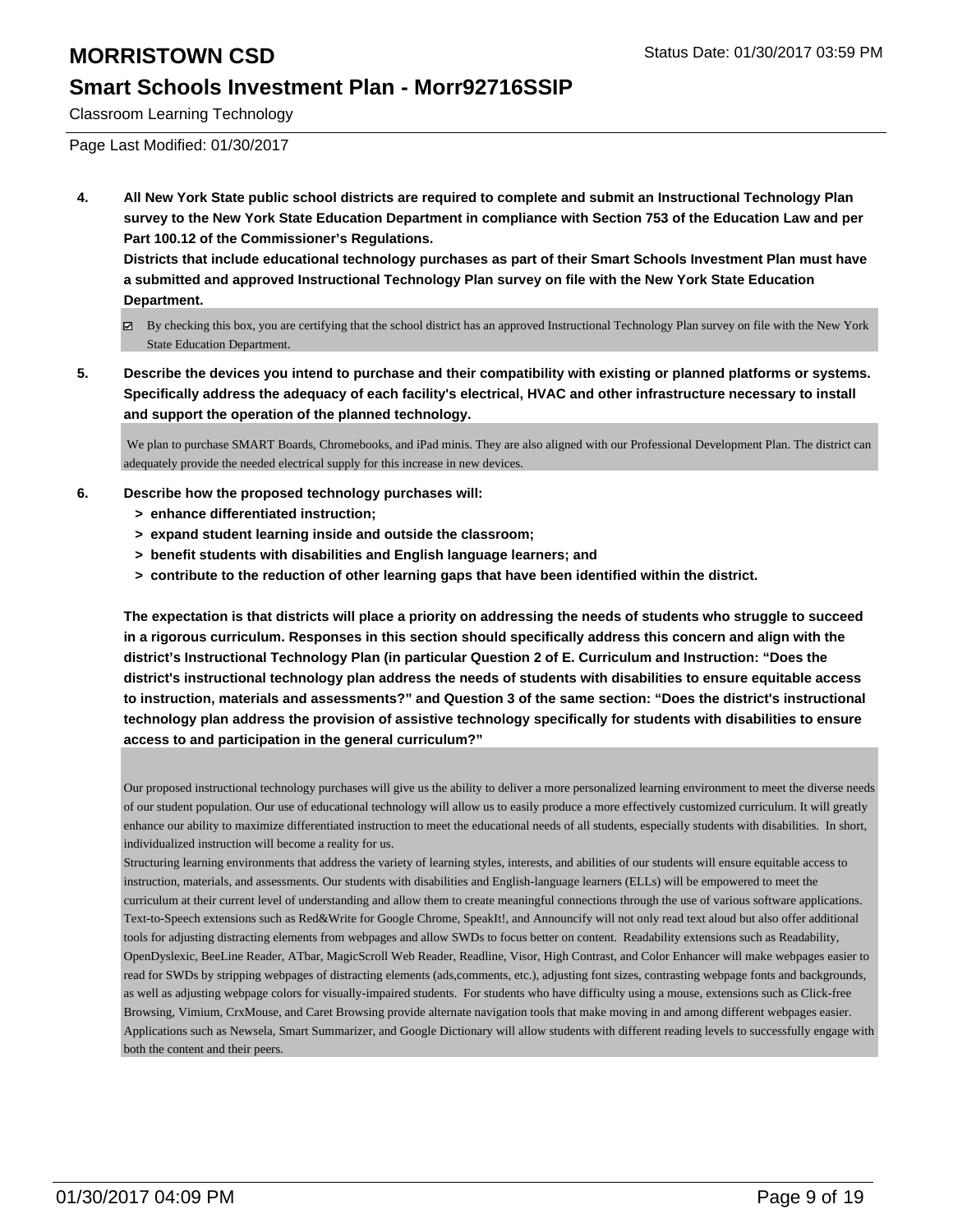## **Smart Schools Investment Plan - Morr92716SSIP**

Classroom Learning Technology

Page Last Modified: 01/30/2017

#### **7. Where appropriate, describe how the proposed technology purchases will enhance ongoing communication with parents and other stakeholders and help the district facilitate technology-based regional partnerships, including distance learning and other efforts.**

. While the use of technology will serve as a vehicle to improve curricular access; it is also an important instructional outcome. Our society is changing rapidly and students will need to develop a wide range of literacies to achieve a high level of self-actualization. Traditionally, student work is completed for a very limited audience – usually just the teacher but sometimes for family members. This means that all too often students work to meet this standard of "good enough for the teacher." Through the use of technology, students are no longer restricted to a local audience. Our technology purchases will empower our students to both create and communicate their own learning content. This, in turn, will allow them to 'tell their story' to parents and other stakeholders through the creation of websites, blogs, and social media. Students engaged in an authentic purpose – problem-solving, advocacy, awareness, and publication – allows them to understand curricular content better, take more pride their work, and to have a voice in the local, regional, and global communities. We strongly believe that our technology purchases will facilitate these local, regional, as well as worldwide technology-based partnerships for our students.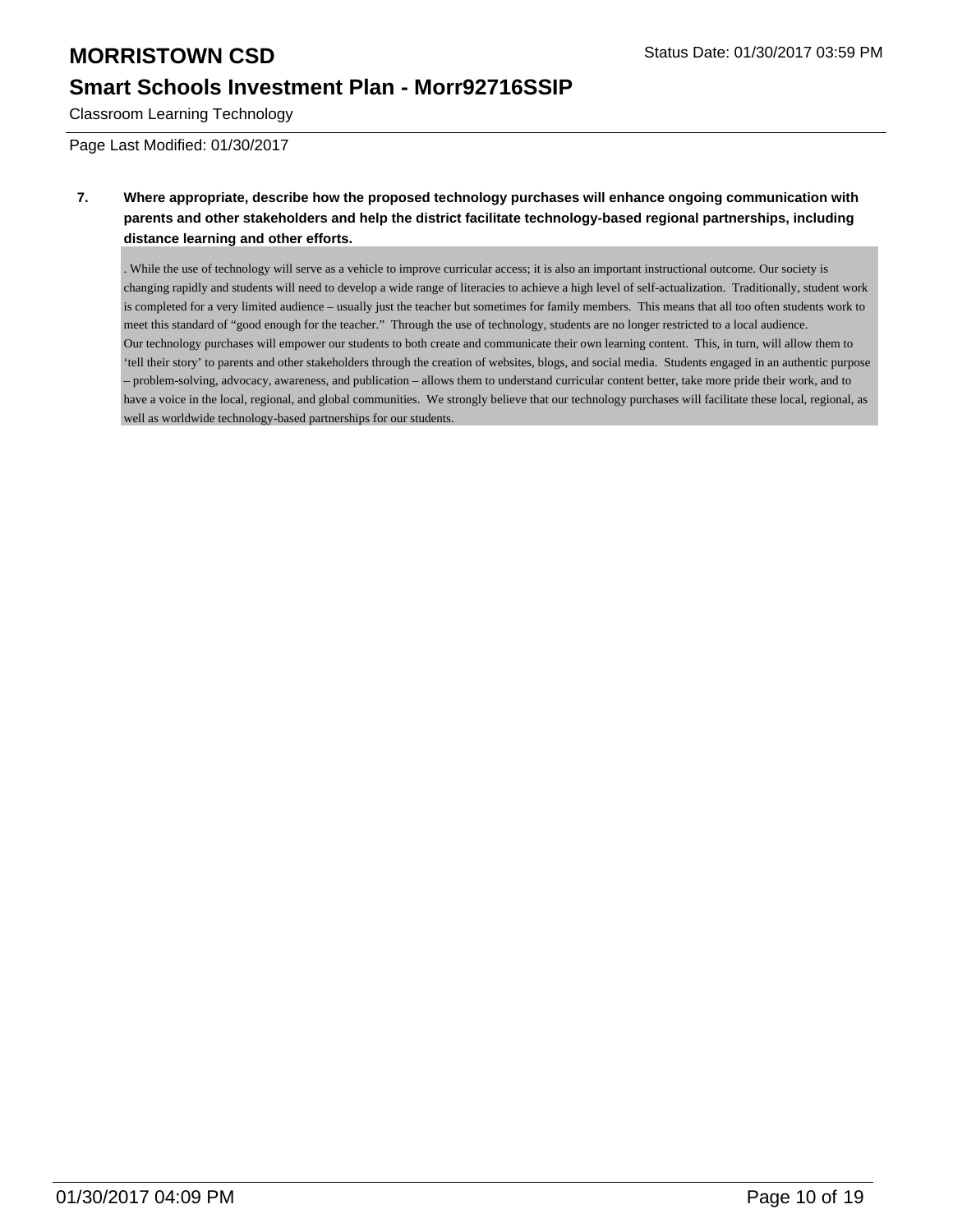## **Smart Schools Investment Plan - Morr92716SSIP**

Classroom Learning Technology

Page Last Modified: 01/30/2017

**8. Describe the district's plan to provide professional development to ensure that administrators, teachers and staff can employ the technology purchased to enhance instruction successfully.**

**Note: This response should be aligned and expanded upon in accordance with your district's response to Question 1 of F. Professional Development of your Instructional Technology Plan: "Please provide a summary of professional development offered to teachers and staff, for the time period covered by this plan, to support technology to enhance teaching and learning. Please include topics, audience and method of delivery within your summary."**

We currently employ a Google-certified teacher as well as a technology-savvy building principal who provide our in-house Google training. Seven staff members have attended Google Summit training - 4 at the Montreal GAFE Summit & 3 at the local NYSCATE Google Summit in Potsdam, NY. We intend to continue sending staff to Google Summit training as it is offered.

| Month     | PD                                                                                                                                                                                                                                                                                                                                                                                              |
|-----------|-------------------------------------------------------------------------------------------------------------------------------------------------------------------------------------------------------------------------------------------------------------------------------------------------------------------------------------------------------------------------------------------------|
| July      | <sup>^</sup> Implementing the Common Core Math Standards: Summer Math Camp<br>for Grades Pk-6, ^#SERB Annual Conference: High Schools That Work,<br>^Whole Brain Teaching for Challenging Kids, ^Mindsets in the<br>Classroom: Building a Culture of Success and Student Achievement in<br>Schools, ^#Leaders of Their Own Learning: Transforming Schools<br>Through Student-Engaged Assessment |
| August    | ^Implementing the Common Core Math Standards: Summer Math Camp<br>for Grades Pk-6, #Technology Supports Instruction - Summer Tech<br>Camp, ^Effective Teacher Training, *APPR (New Regulations), *APPR<br>(SLOs, Marzano Framework), *Common Core Training, *#Google<br>Drive, *School Tool, *STAR                                                                                              |
| September | <sup>A</sup> Mindsets in the Classroom: Building a Culture of Success and Student<br>Achievement in Schools, *#GAFE Training, *#Technology Share                                                                                                                                                                                                                                                |
| October   | ^Mindsets in the Classroom: Building a Culture of Success and Student<br>Achievement in Schools, <sup>^</sup> Leaders of Their Own Learning: Transforming<br>Schools Through Student-Engaged Assessment, ^Effective Teacher<br>Training, *#GAFE Training, *APPR, *Common Core Training,<br>*#Technology Share, #GAFE Ottawa Summit                                                              |
| November  | *Common Core Training, *#Technology Share, ^Teacher to Teacher<br>Collaborative Sessions (various grade levels & content areas)                                                                                                                                                                                                                                                                 |
| December  | *Common Core Training, *#Technology Share, #GAFE Montreal<br>Summit                                                                                                                                                                                                                                                                                                                             |
| January   | *Common Core Training, *#Technology Share                                                                                                                                                                                                                                                                                                                                                       |
| February  | *Common Core Training, *SLO (½ Day), *#Technology Share                                                                                                                                                                                                                                                                                                                                         |
| March     | *Common Core Training, *#Technology Share, *#GAFE Training                                                                                                                                                                                                                                                                                                                                      |
| April     | *Common Core Training, *#Technology Share                                                                                                                                                                                                                                                                                                                                                       |
| May       | *Common Core Training, *#Technology Share                                                                                                                                                                                                                                                                                                                                                       |
|           | This training calendar may change due to training opportunities, teacher<br>availability, needs prioritization, and fiscal constraint.                                                                                                                                                                                                                                                          |

Our 2016-2017 Professional Development Plan Calendar is: (^=SLL BOCES, \*=In Service, #=Tech)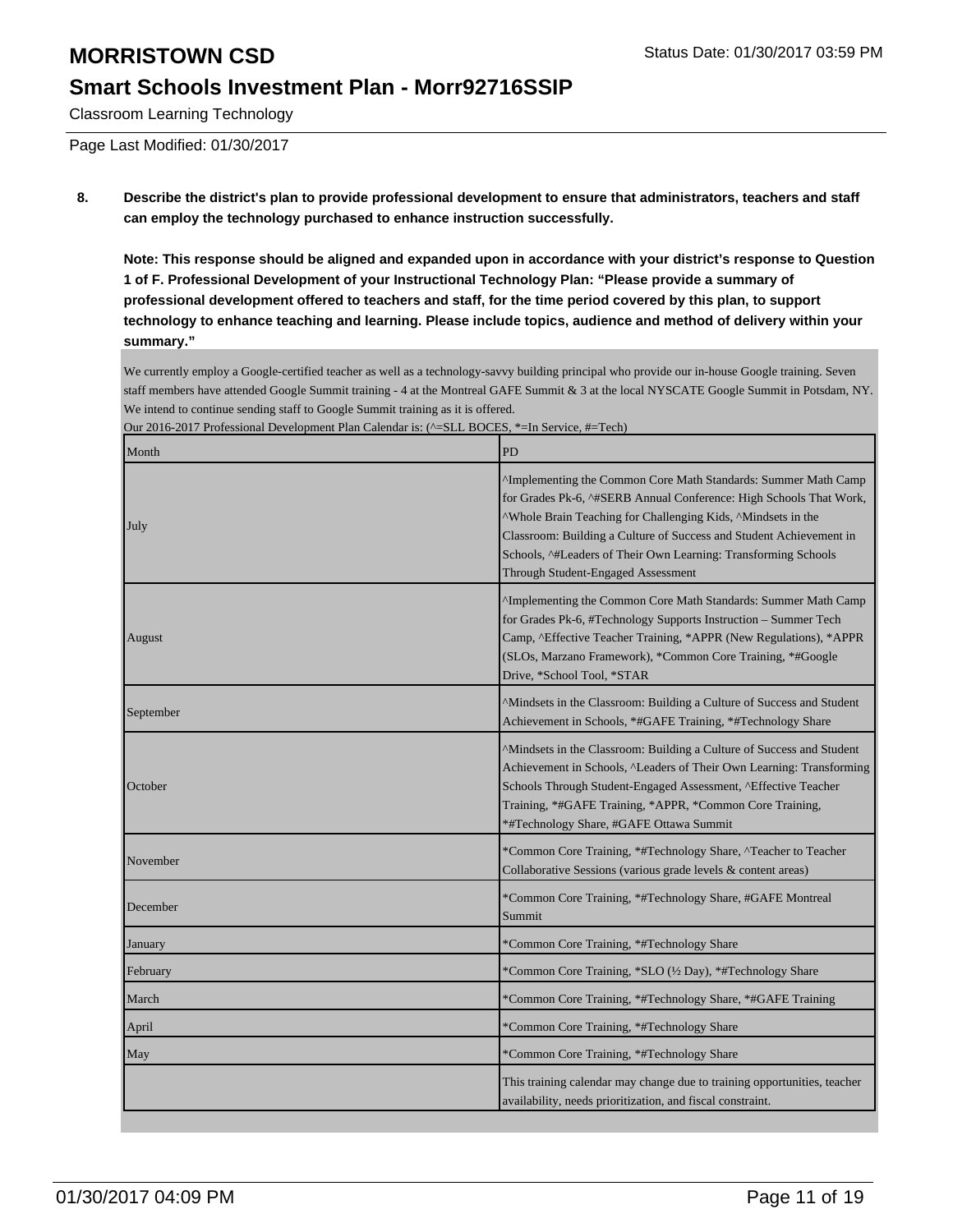Classroom Learning Technology

Page Last Modified: 01/30/2017

- **9. Districts must contact the SUNY/CUNY teacher preparation program that supplies the largest number of the district's new teachers to request advice on innovative uses and best practices at the intersection of pedagogy and educational technology.**
	- By checking this box, you certify that you have contacted the SUNY/CUNY teacher preparation program that supplies the largest number of your new teachers to request advice on these issues.
	- **9a. Please enter the name of the SUNY or CUNY Institution that you contacted.**

SUNY Potsdam

**9b. Enter the primary Institution phone number.**

315-267-2000

**9c. Enter the name of the contact person with whom you consulted and/or will be collaborating with on innovative uses of technology and best practices.**

Tony Betrus

**10. A district whose Smart Schools Investment Plan proposes the purchase of technology devices and other hardware must account for nonpublic schools in the district.**

**Are there nonpublic schools within your school district?**

Yes

- $\boxtimes$  No
- **11. Nonpublic Classroom Technology Loan Calculator**

**The Smart Schools Bond Act provides that any Classroom Learning Technology purchases made using Smart Schools funds shall be lent, upon request, to nonpublic schools in the district. However, no school district shall be required to loan technology in amounts greater than the total obtained and spent on technology pursuant to the Smart Schools Bond Act and the value of such loan may not exceed the total of \$250 multiplied by the nonpublic school enrollment in the base year at the time of enactment.**

**See:**

**http://www.p12.nysed.gov/mgtserv/smart\_schools/docs/Smart\_Schools\_Bond\_Act\_Guidance\_04.27.15\_Final.pdf.**

|                                       | 1. Classroom<br>Technology<br>Sub-allocation | 2. Public<br><b>Enrollment</b><br>$(2014-15)$ | 3. Nonpublic<br>Enrollment<br>$(2014-15)$ | 4. Sum of<br>Public and<br>Nonpublic<br><b>Enrollment</b>                                     | 5. Total Per<br>Pupil Sub-<br>lallocation | 6. Total<br>Nonpublic Loan<br>l Amount |
|---------------------------------------|----------------------------------------------|-----------------------------------------------|-------------------------------------------|-----------------------------------------------------------------------------------------------|-------------------------------------------|----------------------------------------|
| Calculated Nonpublic Loan<br>l Amount |                                              |                                               |                                           | (No Response)   (No Response)   (No Response)   (No Response)   (No Response)   (No Response) |                                           |                                        |

- **12. To ensure the sustainability of technology purchases made with Smart Schools funds, districts must demonstrate a long-term plan to maintain and replace technology purchases supported by Smart Schools Bond Act funds. This sustainability plan shall demonstrate a district's capacity to support recurring costs of use that are ineligible for Smart Schools Bond Act funding such as device maintenance, technical support, Internet and wireless fees, maintenance of hotspots, staff professional development, building maintenance and the replacement of incidental items. Further, such a sustainability plan shall include a long-term plan for the replacement of purchased devices and equipment at the end of their useful life with other funding sources.**
	- $\boxtimes$  By checking this box, you certify that the district has a sustainability plan as described above.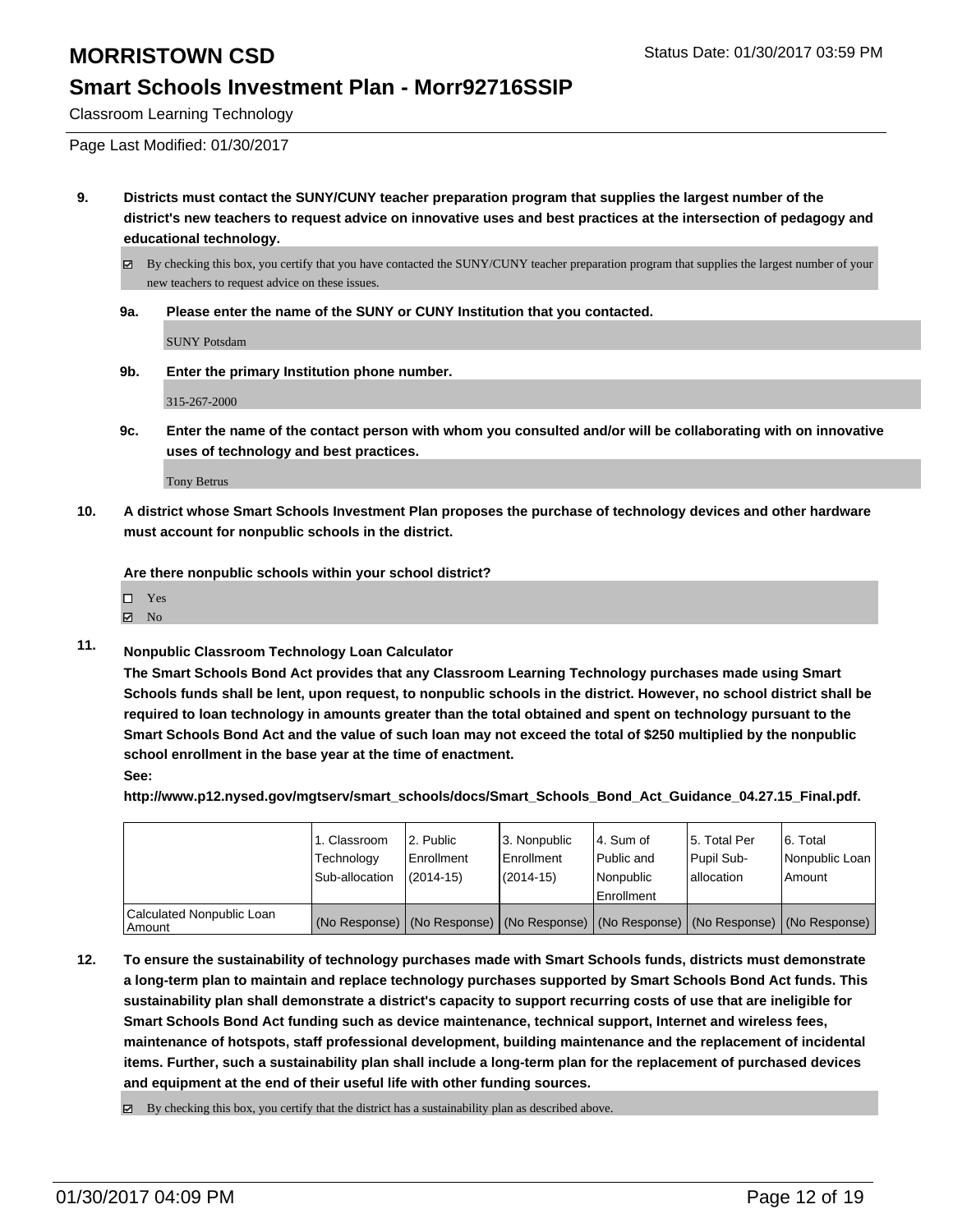Classroom Learning Technology

Page Last Modified: 01/30/2017

**13. Districts must ensure that devices purchased with Smart Schools Bond funds will be distributed, prepared for use, maintained and supported appropriately. Districts must maintain detailed device inventories in accordance with generally accepted accounting principles.**

By checking this box, you certify that the district has a distribution and inventory management plan and system in place.

**14. If you are submitting an allocation for Classroom Learning Technology complete this table. Note that the calculated Total at the bottom of the table must equal the Total allocation for this category that you entered in the SSIP Overview overall budget.**

|                          | Sub-Allocation |
|--------------------------|----------------|
| Interactive Whiteboards  | 24,000         |
| Computer Servers         | $\Omega$       |
| <b>Desktop Computers</b> | $\Omega$       |
| Laptop Computers         | 34,526         |
| <b>Tablet Computers</b>  | 7,620          |
| <b>Other Costs</b>       | 5,906          |
| Totals:                  | 72,052         |

**15. Please detail the type, quantity, per unit cost and total cost of the eligible items under each sub-category. This is especially important for any expenditures listed under the "Other" category. All expenditures must be capital-bond eligible to be reimbursed through the SSBA. If you have any questions, please contact us directly through smartschools@nysed.gov.**

**Please specify in the "Item to be Purchased" field which specific expenditures and items are planned to meet the district's nonpublic loan requirement, if applicable.**

**NOTE: Wireless Access Points that will be loaned/purchased for nonpublic schools should ONLY be included in this category, not under School Connectivity, where public school districts would list them. Add rows under each sub-category for additional items, as needed.**

| Select the allowable expenditure<br>type. | Item to be Purchased                                                   | Quantity       | Cost per Item | <b>Total Cost</b> |
|-------------------------------------------|------------------------------------------------------------------------|----------------|---------------|-------------------|
| Repeat to add another item under          |                                                                        |                |               |                   |
| each type.                                |                                                                        |                |               |                   |
| Interactive Whiteboards                   | <b>SMART Board 800 Series</b>                                          | 12             | 2,000         | 24,000            |
| <b>Laptop Computers</b>                   | Dell LATITUDE 13 3000 (3350) 13.3                                      | 32             | 579           | 18,528            |
| <b>Tablet Computers</b>                   | iPad mini 2 Wi-Fi 16GB Space Gray<br>$(10$ -Pack $)$ 32                | 3              | 2,540         | 7,620             |
| <b>Laptop Computers</b>                   | Chromebook Bundle: 30<br>Chromebooks, 1 Charging Cart                  | $\overline{2}$ | 7,999         | 15,998            |
| <b>Other Costs</b>                        | Bretford PowerSync Cart 30 for iPad<br>with Retina display (Lightning) | 1              | 2,400         | 2,400             |
| <b>Other Costs</b>                        | Bretford Basics - 32 unit network<br>laptop cart                       |                | 2,546         | 2,546             |
| <b>Other Costs</b>                        | STM dux Case for iPad mini (1st, 2nd,<br>and 3rd gen) - Red            | 30             | 32            | 960               |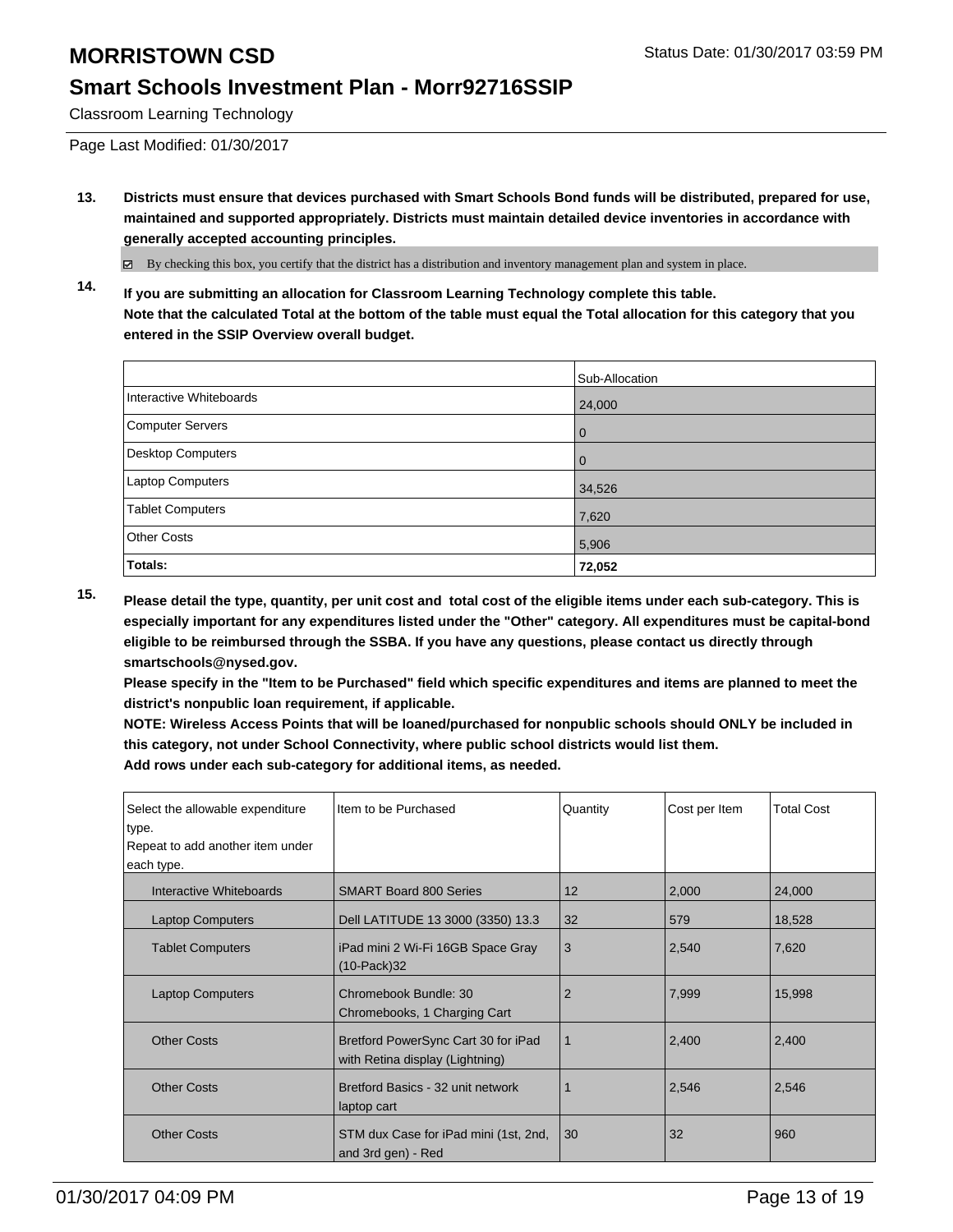Pre-Kindergarten Classrooms

Page Last Modified: 01/26/2017

**1. Provide information regarding how and where the district is currently serving pre-kindergarten students and justify the need for additional space with enrollment projections over 3 years.**

(No Response)

- **2. Describe the district's plan to construct, enhance or modernize education facilities to accommodate prekindergarten programs. Such plans must include:**
	- **Specific descriptions of what the district intends to do to each space;**
	- **An affirmation that pre-kindergarten classrooms will contain a minimum of 900 square feet per classroom;**
	- **The number of classrooms involved;**
	- **The approximate construction costs per classroom; and**
	- **Confirmation that the space is district-owned or has a long-term lease that exceeds the probable useful life of the improvements.**

(No Response)

**3. Smart Schools Bond Act funds may only be used for capital construction costs. Describe the type and amount of additional funds that will be required to support ineligible ongoing costs (e.g. instruction, supplies) associated with any additional pre-kindergarten classrooms that the district plans to add.**

(No Response)

**4. All plans and specifications for the erection, repair, enlargement or remodeling of school buildings in any public school district in the State must be reviewed and approved by the Commissioner. Districts that plan capital projects using their Smart Schools Bond Act funds will undergo a Preliminary Review Process by the Office of Facilities Planning.**

**Please indicate on a separate row each project number given to you by the Office of Facilities Planning.**

| Project Number |  |  |
|----------------|--|--|
| (No Response)  |  |  |

**5. If you have made an allocation for Pre-Kindergarten Classrooms, complete this table.**

**Note that the calculated Total at the bottom of the table must equal the Total allocation for this category that you entered in the SSIP Overview overall budget.**

|                                          | Sub-Allocation |
|------------------------------------------|----------------|
| Construct Pre-K Classrooms               | (No Response)  |
| Enhance/Modernize Educational Facilities | (No Response)  |
| Other Costs                              | (No Response)  |
| Totals:                                  |                |

**6. Please detail the type, quantity, per unit cost and total cost of the eligible items under each sub-category. This is especially important for any expenditures listed under the "Other" category. All expenditures must be capital-bond eligible to be reimbursed through the SSBA. If you have any questions, please contact us directly through smartschools@nysed.gov.**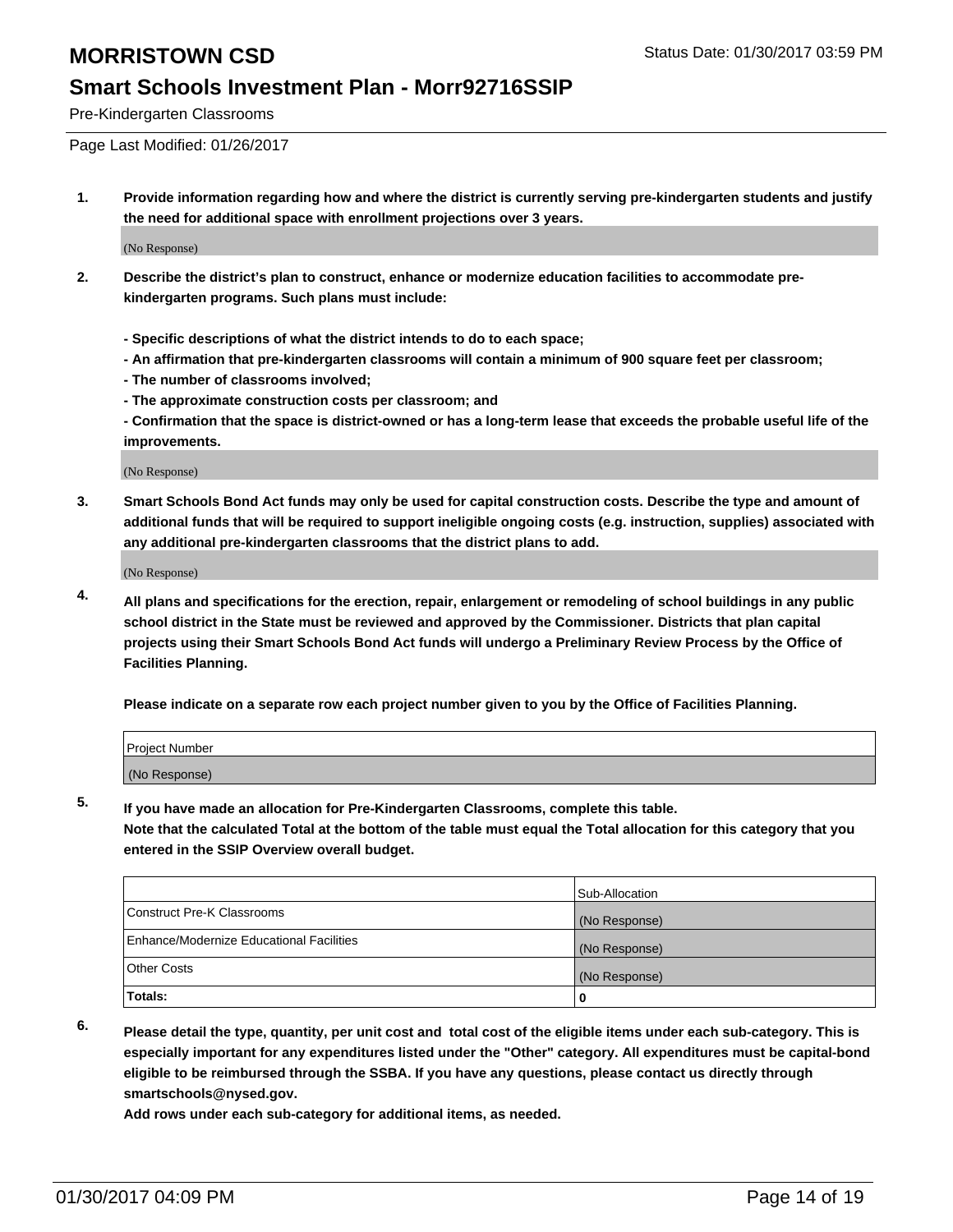# **Smart Schools Investment Plan - Morr92716SSIP**

Pre-Kindergarten Classrooms

| Select the allowable expenditure | litem to be purchased | Quantity      | Cost per Item | Total Cost    |
|----------------------------------|-----------------------|---------------|---------------|---------------|
| type.                            |                       |               |               |               |
| Repeat to add another item under |                       |               |               |               |
| each type.                       |                       |               |               |               |
| (No Response)                    | (No Response)         | (No Response) | (No Response) | (No Response) |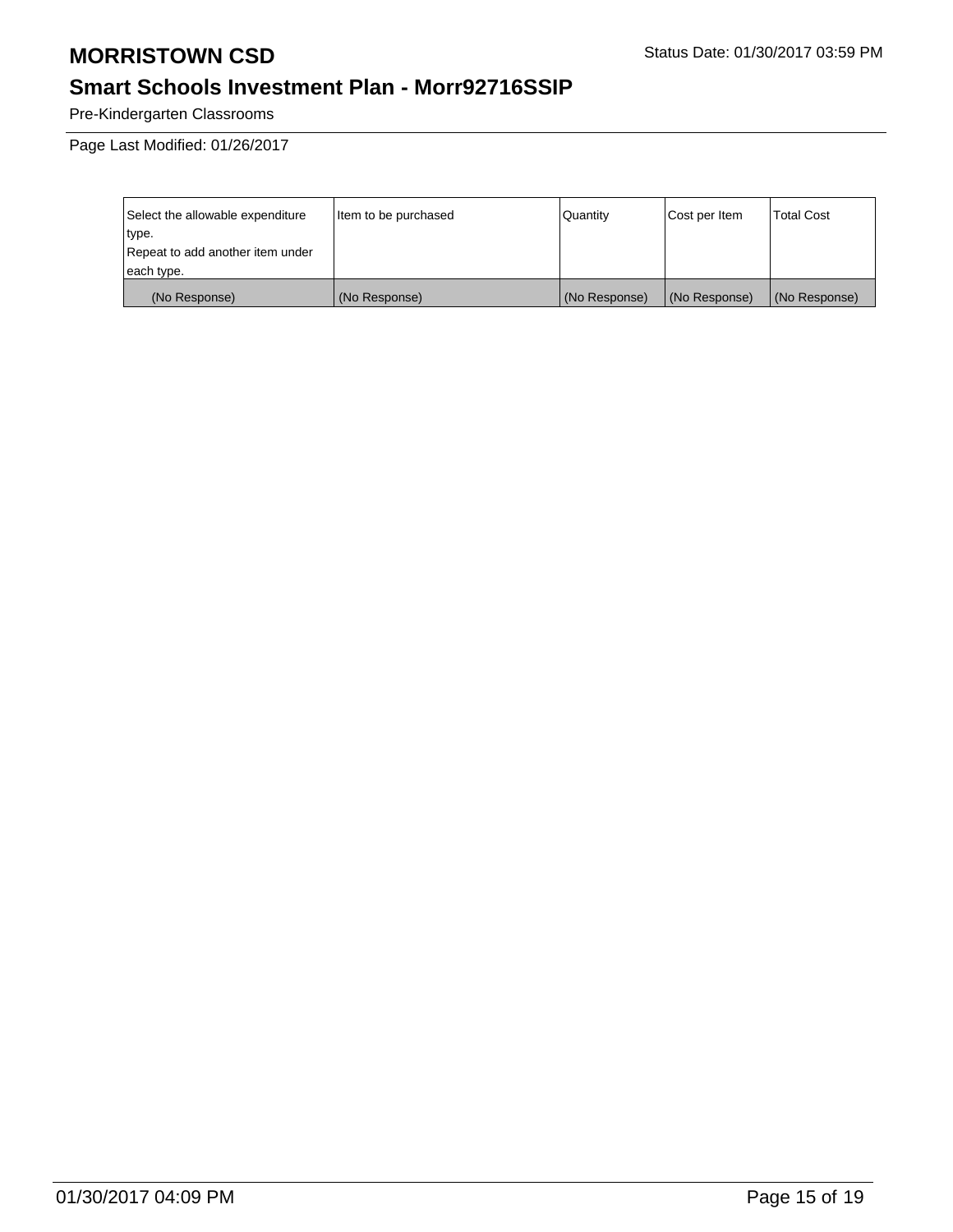#### **Smart Schools Investment Plan - Morr92716SSIP**

Replace Transportable Classrooms

Page Last Modified: 01/26/2017

**1. Describe the district's plan to construct, enhance or modernize education facilities to provide high-quality instructional space by replacing transportable classrooms.**

(No Response)

**2. All plans and specifications for the erection, repair, enlargement or remodeling of school buildings in any public school district in the State must be reviewed and approved by the Commissioner. Districts that plan capital projects using their Smart Schools Bond Act funds will undergo a Preliminary Review Process by the Office of Facilities Planning.**

**Please indicate on a separate row each project number given to you by the Office of Facilities Planning.**

| <b>Project Number</b> |  |
|-----------------------|--|
| (No Response)         |  |

**3. For large projects that seek to blend Smart Schools Bond Act dollars with other funds, please note that Smart Schools Bond Act funds can be allocated on a pro rata basis depending on the number of new classrooms built that directly replace transportable classroom units.**

**If a district seeks to blend Smart Schools Bond Act dollars with other funds describe below what other funds are being used and what portion of the money will be Smart Schools Bond Act funds.**

(No Response)

**4. If you have made an allocation for Replace Transportable Classrooms, complete this table. Note that the calculated Total at the bottom of the table must equal the Total allocation for this category that you entered in the SSIP Overview overall budget.**

|                                                | Sub-Allocation |
|------------------------------------------------|----------------|
| Construct New Instructional Space              | (No Response)  |
| Enhance/Modernize Existing Instructional Space | (No Response)  |
| <b>Other Costs</b>                             | (No Response)  |
| Totals:                                        |                |

**5. Please detail the type, quantity, per unit cost and total cost of the eligible items under each sub-category. This is especially important for any expenditures listed under the "Other" category. All expenditures must be capital-bond eligible to be reimbursed through the SSBA. If you have any questions, please contact us directly through smartschools@nysed.gov.**

| Select the allowable expenditure | Item to be purchased | Quantity      | Cost per Item | <b>Total Cost</b> |
|----------------------------------|----------------------|---------------|---------------|-------------------|
| type.                            |                      |               |               |                   |
| Repeat to add another item under |                      |               |               |                   |
| each type.                       |                      |               |               |                   |
| (No Response)                    | (No Response)        | (No Response) | (No Response) | (No Response)     |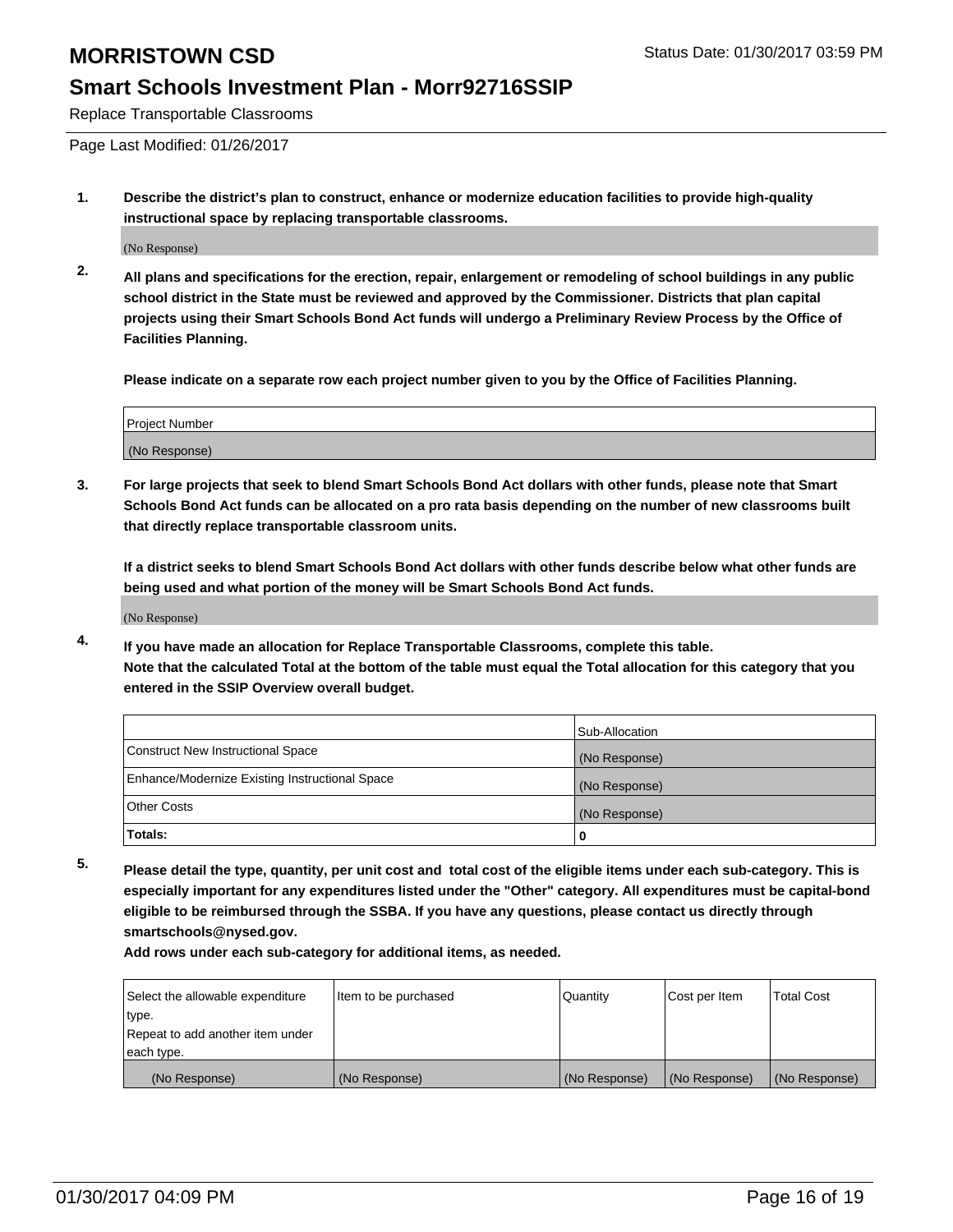#### **Smart Schools Investment Plan - Morr92716SSIP**

High-Tech Security Features

Page Last Modified: 01/26/2017

**1. Describe how you intend to use Smart Schools Bond Act funds to install high-tech security features in school buildings and on school campuses.**

(No Response)

**2. All plans and specifications for the erection, repair, enlargement or remodeling of school buildings in any public school district in the State must be reviewed and approved by the Commissioner. Districts that plan capital projects using their Smart Schools Bond Act funds will undergo a Preliminary Review Process by the Office of Facilities Planning.** 

**Please indicate on a separate row each project number given to you by the Office of Facilities Planning.**

| <b>Project Number</b> |  |
|-----------------------|--|
| (No Response)         |  |

- **3. Was your project deemed eligible for streamlined Review?**
	- □ Yes
	- $\square$  No
- **4. Include the name and license number of the architect or engineer of record.**

| 'Name         | License Number |
|---------------|----------------|
| (No Response) | (No Response)  |

**5. If you have made an allocation for High-Tech Security Features, complete this table. Note that the calculated Total at the bottom of the table must equal the Total allocation for this category that you entered in the SSIP Overview overall budget.**

|                                                      | Sub-Allocation |
|------------------------------------------------------|----------------|
| Capital-Intensive Security Project (Standard Review) | (No Response)  |
| <b>Electronic Security System</b>                    | (No Response)  |
| <b>Entry Control System</b>                          | (No Response)  |
| Approved Door Hardening Project                      | (No Response)  |
| <b>Other Costs</b>                                   | (No Response)  |
| Totals:                                              | 0              |

**6. Please detail the type, quantity, per unit cost and total cost of the eligible items under each sub-category. This is especially important for any expenditures listed under the "Other" category. All expenditures must be capital-bond eligible to be reimbursed through the SSBA. If you have any questions, please contact us directly through smartschools@nysed.gov.**

| Select the allowable expenditure | Item to be purchased | <b>Quantity</b> | Cost per Item | <b>Total Cost</b> |
|----------------------------------|----------------------|-----------------|---------------|-------------------|
| type.                            |                      |                 |               |                   |
| Repeat to add another item under |                      |                 |               |                   |
| each type.                       |                      |                 |               |                   |
| (No Response)                    | (No Response)        | (No Response)   | (No Response) | (No Response)     |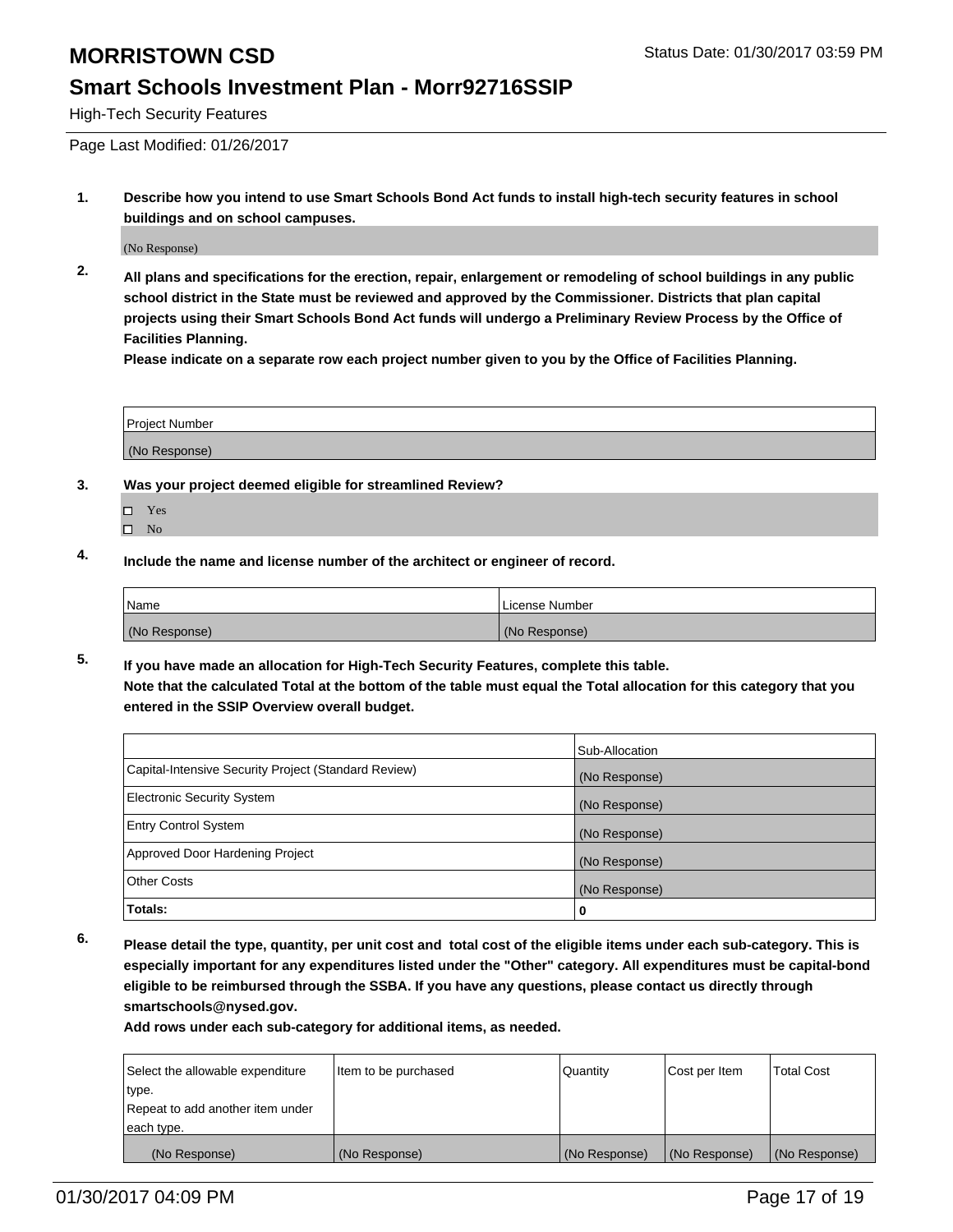## **Smart Schools Investment Plan - Morr92716SSIP**

Report